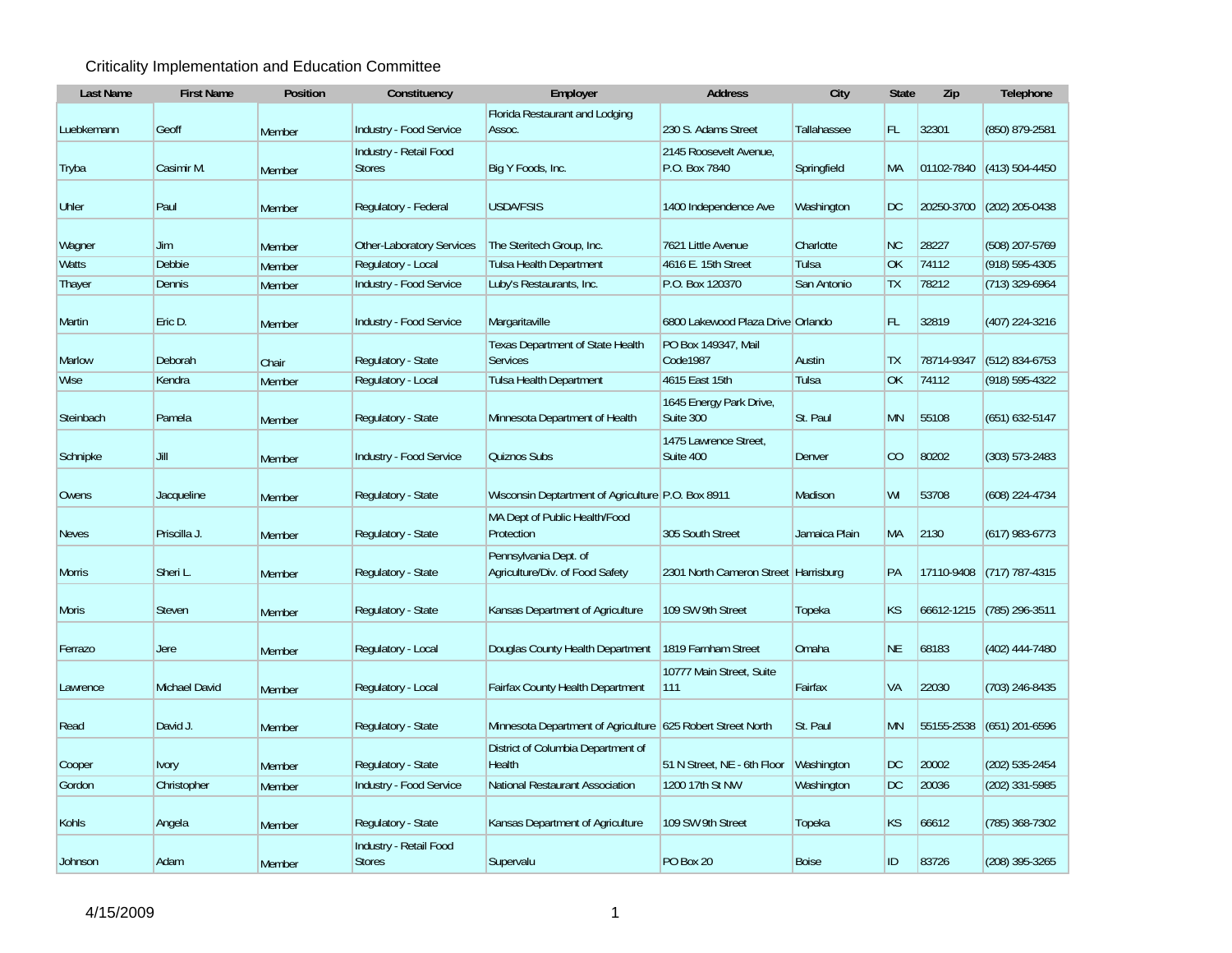| Hargrave      | Cheryn         | Member | Industry - Retail Food<br><b>Stores</b> | <b>United Supermarkets</b>                             | 7830 Orlando Ave                          | <b>Lubbock</b>      | <b>TX</b>      | 79423      | (806) 791-0220       |
|---------------|----------------|--------|-----------------------------------------|--------------------------------------------------------|-------------------------------------------|---------------------|----------------|------------|----------------------|
| Grzywinski    | <b>Kristie</b> | Member | Industry - Food Service                 | National Restaurant Association<br>Solutions           | 175 W. Jackson Blvd., Suite<br>1500       | Chicago             | IL.            | 60404      | (312) 715-6784       |
| Andrews       | Christine      | Member | Other - Food Service                    | <b>NSF</b> International                               | 11705 Apple Blossom Court Fredericksburg  |                     | <b>VA</b>      |            | 22407 (540) 736-8321 |
| Kohl          | Larry          | Member | Industry - Retail Food<br><b>Stores</b> | <b>Food Marketing Institute</b>                        | 2345 Crystal Drive, Suite<br>800          | Arlington           | <b>VA</b>      | 22202-4801 | (202) 220-0659       |
| <b>Brown</b>  | Patrick J.     | Member | Industry - Retail Food<br><b>Stores</b> | The Great Atlantic & Pacific Tea<br>Company            | 2 Paragon Drive                           | Montvale            | NJ             | 7645       | (201) 571-8039       |
| Armatis       | David          | Member | Industry - Food Service                 | Guckenheimer                                           | #3 Lagoon Drive, Suite 325                | Redwood Shores      | <b>CA</b>      | 94065      | $(650)$ 274-8573     |
| Barney        | <b>Rick</b>    | Chair  | Industry - Retail Food<br><b>Stores</b> | Sweetbay Supermarket                                   | 3801 Sugar Palm Drive                     | Tampa               | <b>FL</b>      | 33619      | (813) 620-1139       |
| <b>Bombet</b> | Carolyn        | Member | Regulatory - State                      | Louisiana Department of Health and<br><b>Hospitals</b> | 628 N. 4th Street Box 10                  | <b>Baton Rouge</b>  | LA             | 70802      | $(225)$ 342-7779     |
| <b>Brown</b>  | Vakesha        | Member | Regulatory - State                      | <b>FL Department of Health</b>                         | 4052 Bald Cypress Way,<br><b>Bin A-08</b> | Tallahassee         | FL.            | 32399      | (850) 245-4277       |
| Keller        | Cecilia        | Member | Regulatory - Local                      | District of Columbia Dept. of Health                   | 825 North Capitol Street<br>NE, 8th Floor | Washington          | D <sub>C</sub> | 20002      | (202) 535-2188       |
| Nicholson     | Gina           | Member | Industry - Retail Food<br><b>Stores</b> | The Kroger Company                                     | 4111 Executive Parkway                    | <b>Columbus</b>     | OH             | 43081      | $(614) 898 - 3413$   |
| Winkler       | <b>Keith</b>   | Member | Regulatory-Local                        | Kings County Environmental Health<br>Services          | 330 Campus Drive                          | Hanford             | <b>CA</b>      | 93230      | $(559) 584 - 1411$   |
| Taylor        | Todd           | Member | Industry                                | Ecolab/Kay Chemical                                    | 8300 Capital Drive                        | Greensboro          | <b>NC</b>      | 27409-9790 | (336) 931-2606       |
| <b>Bohm</b>   | Shirley B.     | Member | Regulatory - Federal                    | <b>USFDA/CFSAN-OFS</b>                                 | 5100 Paint Branch<br>Parkway, HFS 627     | <b>College Park</b> | <b>MD</b>      | 20740-3835 | (301) 436-2096       |
| Livsey        | Kimberly       | Member | Regulatory - Federal                    | USFDA/ORA-SER                                          | RM HFR-SE14, 60 8th<br><b>Street NE</b>   | Atlanta             | <b>GA</b>      |            | 30309 (404-253-2257  |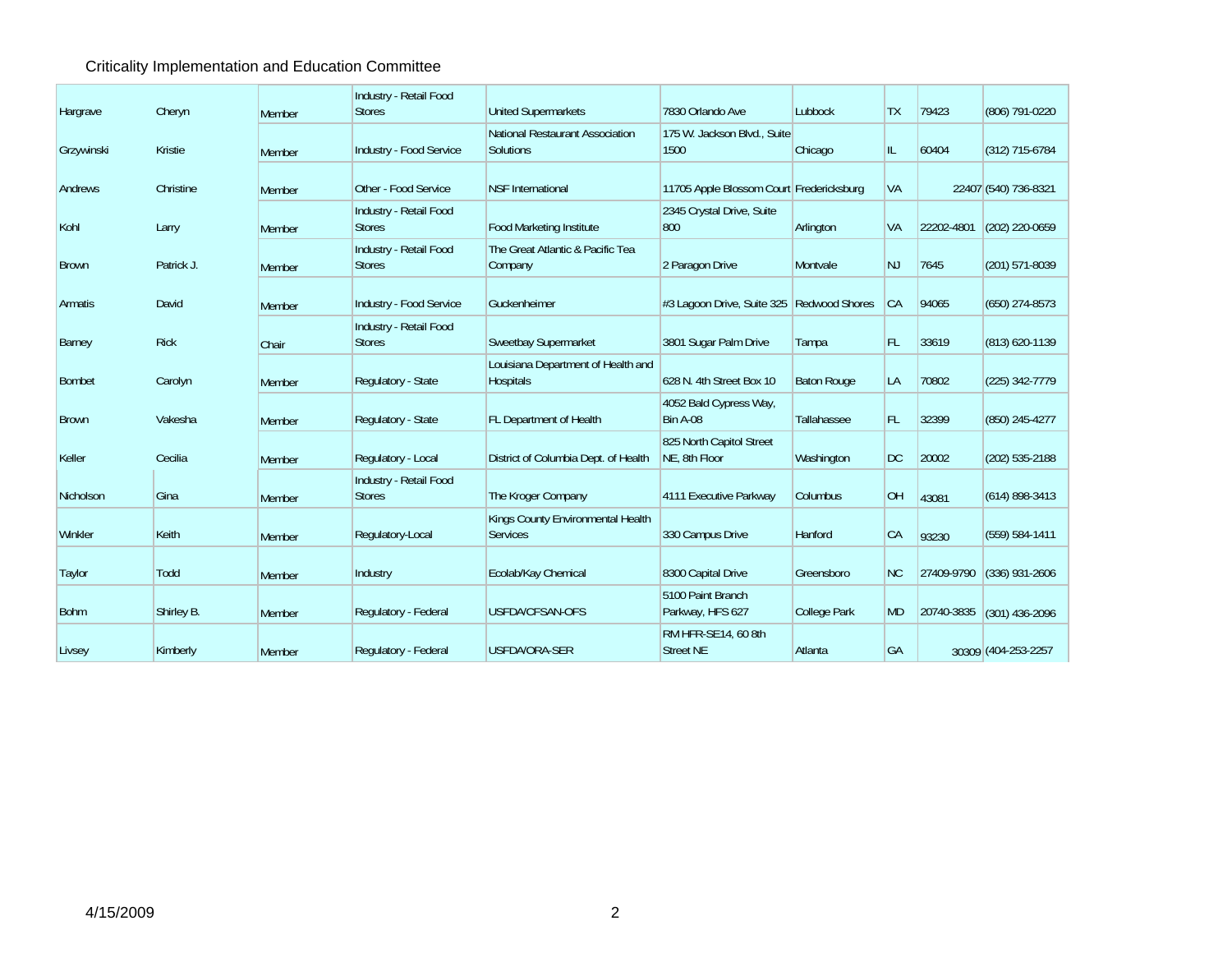**Email** geoff@frla.org tryba@bigy.com [paul.uhler@fsis.usda.gov](mailto:paul.uhler@fsis.usda.gov) jim.wagner@steritech.com dwatts@tulsa-health.org dathayer@lubys.com emartin@margaritaville.com deborah.marlow@dshs.state.tx.uskwise@tulsa-health.org pam.steinbach@health.state.mn.us [JSchnipke@Quiznos.com](mailto:JSchnipke@Quiznos.com) jacqueline.owens@wi.gov priscilla.neves@state.ma.us shmorris@state.pa.us smoris@kda.state.ks.us jere.ferrazzo@douglascounty-ne.gov david.lawrence@fairfaxcounty.gov david.read@state.mn.usivory.cooper@dc.gov [cgordon@restaurant.org](mailto:cgordon@restaurant.org) [akohls@kda.ks.gov](mailto:akohls@kda.ks.gov)

adam.johnson@supervalu.com